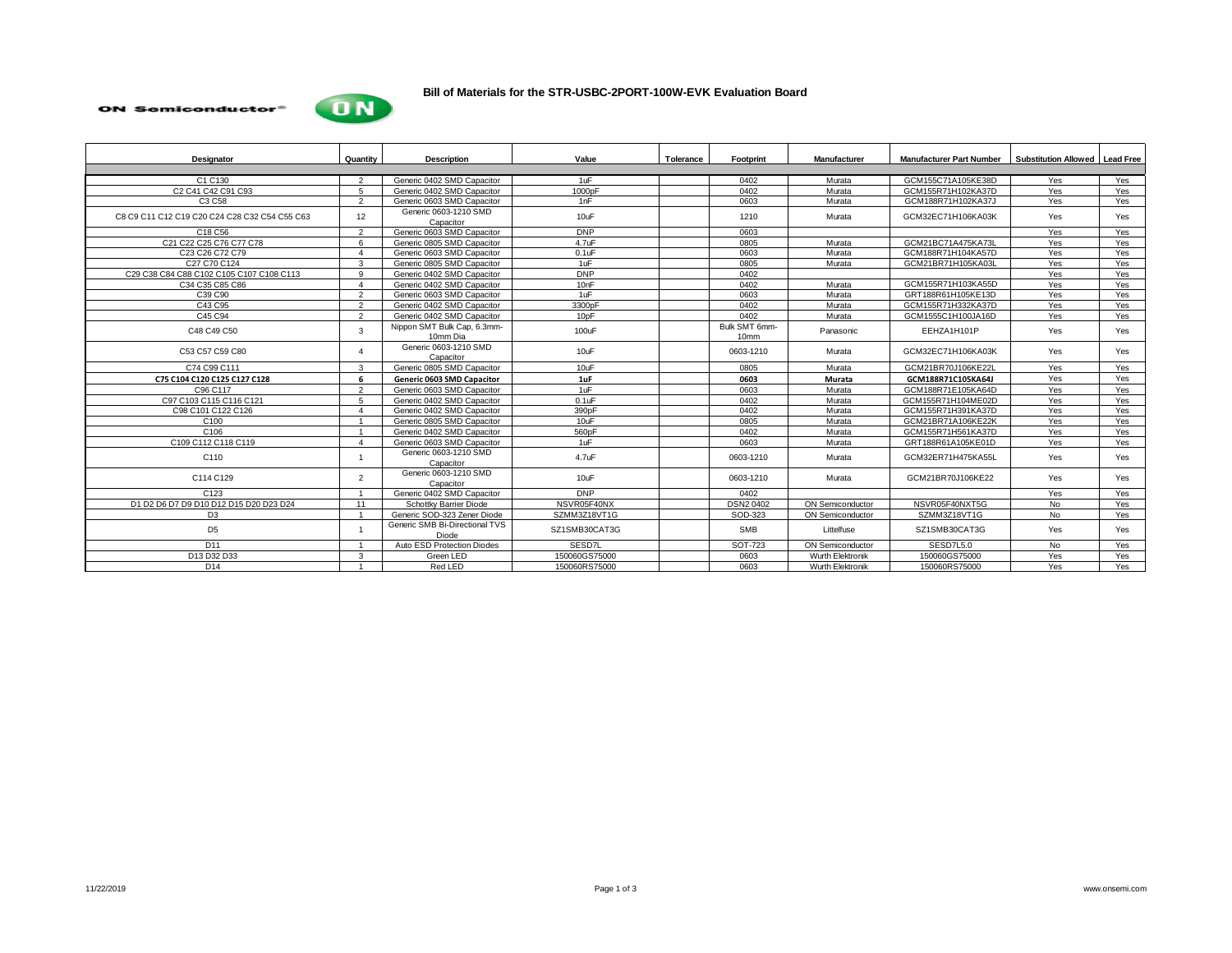|                                                         |                                  | ESD Protection Diode Ultra Low                            |                    |                     |                  |                                    |     |            |
|---------------------------------------------------------|----------------------------------|-----------------------------------------------------------|--------------------|---------------------|------------------|------------------------------------|-----|------------|
| D16 D18 D19 D21 D25 D26 D28 D29                         | 8                                | Capacitance                                               | SZESD7241          | X2DFN2              | ON Semiconductor | SZESD7241N2                        | No  | Yes        |
|                                                         |                                  | Surface Mount Schottky Power                              |                    |                     |                  |                                    |     |            |
| D22                                                     | $\overline{1}$                   | Rectifier                                                 | NRVB140SF          | SOD-123             | ON Semiconductor | NRVB140SFT3G                       | No  | Yes        |
|                                                         |                                  |                                                           |                    |                     |                  |                                    |     |            |
| D30                                                     | $\overline{1}$                   | Schottky Barrier Diode, 2.0 A, 20 \                       | NSR20F20NX         | <b>DSN2 0603</b>    | ON Semiconductor | NSR20F20NX                         | No  | Yes        |
| D31                                                     | $\overline{1}$                   | <b>Blue LED</b>                                           | 150060BS75000      | 0603                | Wurth Elektronik | 150060BS75000                      | Yes | Yes        |
|                                                         |                                  |                                                           |                    |                     |                  |                                    |     |            |
| D34                                                     | $\mathbf{1}$                     | <b>ESD Protection Diode</b>                               | <b>NSPM2051</b>    | UDFN2               | ON Semiconductor | NSPM2051MUT                        | No  | Yes        |
| FB1 FB2                                                 | 2                                | Ferrite Bead 50 Ohm 12A                                   | 50 Ohm             | 1206                | Murata           | BLM31SN500SZ1                      | Yes | Yes        |
| FB <sub>3</sub>                                         | $\overline{1}$                   | Ferrite bead/Impedance type filter                        | 220 Ohm            | 0805                | Murata           | BLM21AG221SH1                      | Yes | Yes        |
|                                                         |                                  |                                                           |                    |                     |                  |                                    |     |            |
| J1 J2 J12                                               | $\mathbf{3}$                     | Standard 1x3pin 100mil Pitch                              | 613 003 111 21     | 1x3pin 100mil       | Wurth Elektronik | 613 003 111 21                     | Yes | Yes        |
|                                                         |                                  | Header                                                    |                    |                     |                  |                                    |     |            |
| J4 J8                                                   | $\overline{2}$                   | USB 3.1 Type C Receptacle -                               | 632 723 300 011    | USB3.1 C PD         | Wurth            | 632 723 300 011                    | Yes | Yes        |
|                                                         |                                  | Horizontal THT/SMT                                        |                    |                     |                  |                                    |     |            |
| J5                                                      | $\mathbf{1}$                     | Red Insulated 4mm socket for                              | 571-0500           | Red Banana Rec      | Deltron          | 571-0500                           | Yes | Yes        |
|                                                         |                                  | banana plugs                                              |                    |                     |                  |                                    |     |            |
|                                                         |                                  | Black Insulated 4mm socket for                            |                    |                     |                  |                                    |     |            |
| J7                                                      | $\overline{1}$                   | banana plugs                                              | 571-0100           | Black Banana Rec    | Deltron          | 571-0100                           | Yes | Yes        |
|                                                         |                                  | Standard Arm Cortex Debug                                 |                    | 2x5pin 50mil Cortex |                  |                                    |     |            |
| J9                                                      | $\overline{1}$                   | Connector                                                 | FTSH-105-01-F-DV-K | Debug               | Samtec           | FTSH-105-01-F-DV-K                 | Yes | Yes        |
| J13                                                     |                                  | Mini USB1/2 Type-B Connector                              | 65100516121        | Mini USB1/2 B       | Wurth Elektronik | 65100516121                        | Yes | Yes        |
|                                                         |                                  | Standard 1x2pin 100mil Pitch                              |                    |                     |                  |                                    |     |            |
| J14 J15 J16                                             | $\mathbf{3}$                     | Header                                                    | 613 002 111 21     | 1x2pin 100mil       | Wurth Elektronik | 613 002 111 21                     | Yes | Yes        |
|                                                         |                                  | Panasonic Auto Shielded 17A                               |                    |                     |                  |                                    |     |            |
| L1 L3                                                   | $\overline{2}$                   | 6.6mohm                                                   | 3.3uH              | 10.9x10mm           | Panasonic        | ETQP6M3R3YLC                       | Yes | Yes        |
| L <sub>2</sub>                                          | $\mathbf{1}$                     | Generic 7x7mm Inductor                                    | 160 <sub>nH</sub>  | 7x7mm               | Coilcraft        | XAL5030-161ME                      | Yes | Yes        |
| L4                                                      | $\overline{1}$                   | Fixed SMD Shielded Inductor                               | 4.7uH              | 3x3mm               | Wurth Elektronik | 78438335047                        | Yes | Yes        |
| L <sub>5</sub>                                          | $\overline{1}$                   |                                                           |                    |                     |                  |                                    |     |            |
|                                                         |                                  | Fixed SMD Shielded Inductor                               | 4.7uH              | 2.5x2mm             | Wurth Elektronik | 78438323047                        | Yes | Yes        |
| Q1 Q2 Q3 Q4 Q5 Q7 Q9 Q10 Q11 Q12 Q13 Q14                | 12                               | Generic u8-FL N-Channel Power                             | NVTFS5C453         | u8-FL               | ON Semiconductor | NVTFS5C453                         | No  | Yes        |
|                                                         |                                  | <b>MOSFET</b>                                             |                    |                     |                  |                                    |     |            |
| Q6 Q19                                                  | $\overline{2}$                   | Generic SO8-FL DFN-5 P-Channel                            | NVMFS5A140PLZ      | SO8-FL              | ON Semiconductor | NVMFS5A140PLZ                      | No  | Yes        |
|                                                         |                                  | Power MOSFET                                              |                    |                     |                  |                                    |     |            |
| Q8                                                      | $\overline{1}$                   | General Purpose Auto BJT PNP                              | SMMBT3906WT1G      | $SC-70$             | ON Semiconductor | SMMBT3906WT1G                      | No  | Yes        |
|                                                         |                                  | Automotive Small Signal MOSFET                            |                    |                     |                  |                                    |     |            |
| Q15 Q16 Q17 Q18 Q20 Q21                                 | 6                                | 60V 340mA 2.5 Ohm Single N-                               | 2V7002W            | SOT-323             | ON Semiconductor | 2V7002W                            | No  | Yes        |
|                                                         |                                  | Channel SOT-323                                           |                    |                     |                  |                                    |     |            |
| R5 R6 R138 R175                                         | $\overline{4}$                   | Generic 0402 SMD Resistor                                 | 100                | 0402                | Vishay           | CRCW0402100RFKED                   | Yes | Yes        |
| R7 R8 R116 R117                                         | $\overline{A}$                   | Generic 0402 SMD Resistor                                 | 1M                 | 0402                | Vishay           | CRCW04021M00FKED                   | Yes | Yes        |
| R9 R10 R57 R59 R111 R128 R132 R134 R143 R145 R148 R153  | 20                               | Generic 0402 SMD Resistor                                 | 10k                | 0402                | Vishay           | CRCW040210K0FKED                   | Yes | Yes        |
| R156 R157 R158 R159 R161 R172 R177 R183                 |                                  |                                                           |                    |                     |                  |                                    |     |            |
| R11 R64                                                 | $\mathcal{P}$                    | Generic 0805 SMD Resistor                                 | $\overline{1}$     | 0805                | Vishay           | CRCW08051R00JNEAHP                 | Yes | Yes        |
| R18 R26 R66 R70                                         | $\overline{4}$                   | Generic 2512 SMD Resistor                                 | 0.003              | 2512                | Panasonic        | ERJ-MP4PF3M0U                      | Yes | Yes        |
| R27                                                     | $\overline{1}$                   | Generic 1206 SMD Resistor                                 | 1k                 | 1206                | Vishav           | CRCW12061K00JNEA                   |     | Yes        |
| R30 R65                                                 |                                  |                                                           |                    |                     |                  |                                    |     |            |
|                                                         | $\mathfrak{D}$                   |                                                           |                    |                     |                  |                                    | Yes |            |
|                                                         |                                  | Generic 0805 SMD Resistor                                 | <b>DNP</b>         | 0805                |                  |                                    | Yes | Yes        |
| R31 R34 R38 R39 R40 R44 R45 R74 R76 R82 R84 R85 R90 R91 | 19                               | Generic 0402 SMD Resistor                                 |                    |                     | Vishay           | CRCW04020000Z0ED                   | Yes | Yes        |
| R142 R144 R163 R165 R166                                |                                  |                                                           | $\mathbf{0}$       | 0402                |                  |                                    |     |            |
| R32 R41 R42 R48 R52 R73 R75 R88 R89 R103 R104 R126 R135 | 20                               | Generic 0402 SMD Resistor                                 |                    |                     |                  |                                    | Yes | Yes        |
| R141 R146 R147 R164 R167 R178 R184                      |                                  |                                                           | <b>DNP</b>         | 0402                |                  |                                    |     |            |
| R33                                                     | $\overline{1}$                   | Generic 0603 SMD Resistor                                 | 10k                | 0603                | Vishay           | CRCW060310K0FKEA                   | Yes | Yes        |
| R35 R36 R51 R79 R80 R102                                | 6                                | Generic 0402 SMD Resistor                                 | $\mathbf{1}$       | 0402                | Vishay           | CRCW04021R00JNEDIF                 | Yes | Yes        |
| R46 R47 R49 R50 R94 R95 R100 R101                       | 8                                | Generic 0402 SMD Resistor                                 | 10                 | 0402                | Vishay           | CRCW040210R0JNTD                   |     | Yes        |
| R53 R105                                                | $\overline{2}$                   | Generic 0402 SMD Resistor                                 | 15.4k              | 0402                | Vishay           | CRCW040215K4FKED                   |     | Yes        |
| R54 R106                                                | $\overline{2}$                   | Generic 0402 SMD Resistor                                 | 20.5k              | 0402                | Vishay           | CRCW040220K5FKED                   |     | Yes        |
| R55 R107                                                | $\mathcal{L}$                    | Generic 0402 SMD Resistor                                 | 20k                | 0402                | Vishay           | CRCW040220K0FKED                   |     | Yes        |
| R56 R108                                                | $\mathfrak{p}$                   | Generic 0402 SMD Resistor                                 | 90.9k              | 0402                | Vishay           | CRCW040290K9FKED                   |     | Yes        |
| R58 R112                                                | $\overline{2}$                   | Generic 0402 SMD Resistor                                 | 22.6k              | 0402                | Vishay           | CRCW040222K6FKED                   |     | Yes        |
| R60 R115                                                | $\overline{2}$                   | Generic 0603 SMD Resistor                                 | <b>DNP</b>         | 0603                |                  |                                    |     | Yes        |
| R61 R114                                                | $\overline{2}$                   | Generic 0402 SMD Resistor                                 | 14k                | 0402                | Vishay           | CRCW040214K0FKED                   |     | Yes        |
| R109 R190 R191                                          | 3                                | Generic 0402 SMD Resistor                                 | 21.5k              | 0402                | Vishay           | CRCW040221K5FKED                   |     | Yes        |
| R110                                                    | $\overline{1}$                   | Generic 0402 SMD Resistor                                 | 12.1k              | 0402                | Vishay           | CRCW040212K1FKED                   |     |            |
|                                                         | $\overline{1}$                   |                                                           |                    |                     |                  |                                    |     | Yes        |
| R113                                                    |                                  | Generic 0402 SMD Resistor                                 | 25k                | 0402                | Vishay           | CRCW040225K0FKED                   |     | Yes        |
| R122 R139 R154 R176 R180                                | 5                                | Generic 0402 SMD Resistor                                 | 100k               | 0402                | Vishay           | CRCW0402100kFKED                   |     | Yes        |
| R123 R124 R125 R149 R155 R160 R168 R169 R171 R174 R179  | 11<br>$\overline{1}$             | Generic 0402 SMD Resistor                                 | 1k                 | 0402                | Vishay           | CRCW04021K00FKED                   |     | Yes        |
| R <sub>127</sub>                                        |                                  | Generic 0402 SMD Resistor                                 | 510                | 0402                | Vishay           | CRCW0402510RFKED                   |     | Yes        |
| R <sub>131</sub>                                        | $\overline{1}$                   | Generic 0402 SMD Resistor                                 | $\overline{1}$     | 0402                | Vishay           | CRCW04021R00FKED                   |     | Yes        |
| R <sub>140</sub>                                        | $\overline{1}$                   | Generic 0402 SMD Resistor                                 | 4.7k               | 0402                | Vishay           | CRCW04024K70FKED                   |     | Yes        |
| R <sub>150</sub>                                        | $\overline{1}$                   | Generic 0402 SMD Resistor                                 | 1.02k              | 0402                | Vishay           | CRCW04021K02FKED                   |     | Yes        |
| R <sub>151</sub>                                        |                                  | Generic 0402 SMD Resistor                                 | 8.66k              | 0402                | Vishay           | CRCW04028K66FKED                   |     | Yes        |
| R <sub>152</sub>                                        |                                  | Generic 0402 SMD Resistor                                 | 324                | 0402                | Vishay           | CRCW0402324RFKED                   |     | Yes        |
| R162 R173                                               | $\mathcal{P}$                    | Generic 0402 SMD Resistor                                 | 6.04k              | 0402                | Vishay           | CRCW04026K04FKED                   |     | Yes        |
| R <sub>170</sub>                                        | $\overline{1}$                   | Generic 0402 SMD Resistor                                 | 11.5k              | 0402                | Vishay           | CRCW040211K5FKED                   |     | Yes        |
| R <sub>181</sub>                                        | $\overline{1}$                   | Generic 0402 SMD Resistor                                 | 82k                | 0402                | Vishay           | CRCW040282K0FKED                   |     | Yes        |
| R <sub>182</sub><br>R <sub>185</sub>                    | $\overline{1}$<br>$\overline{1}$ | Generic 0402 SMD Resistor<br>ES SMD 10.5K OHM 1% 1/16W 04 | 261k<br>10.5K      | 0402<br>0402        | Vishay<br>Vishay | CRCW0402261KFKED<br>CRCW040210K5FK |     | Yes<br>Yes |